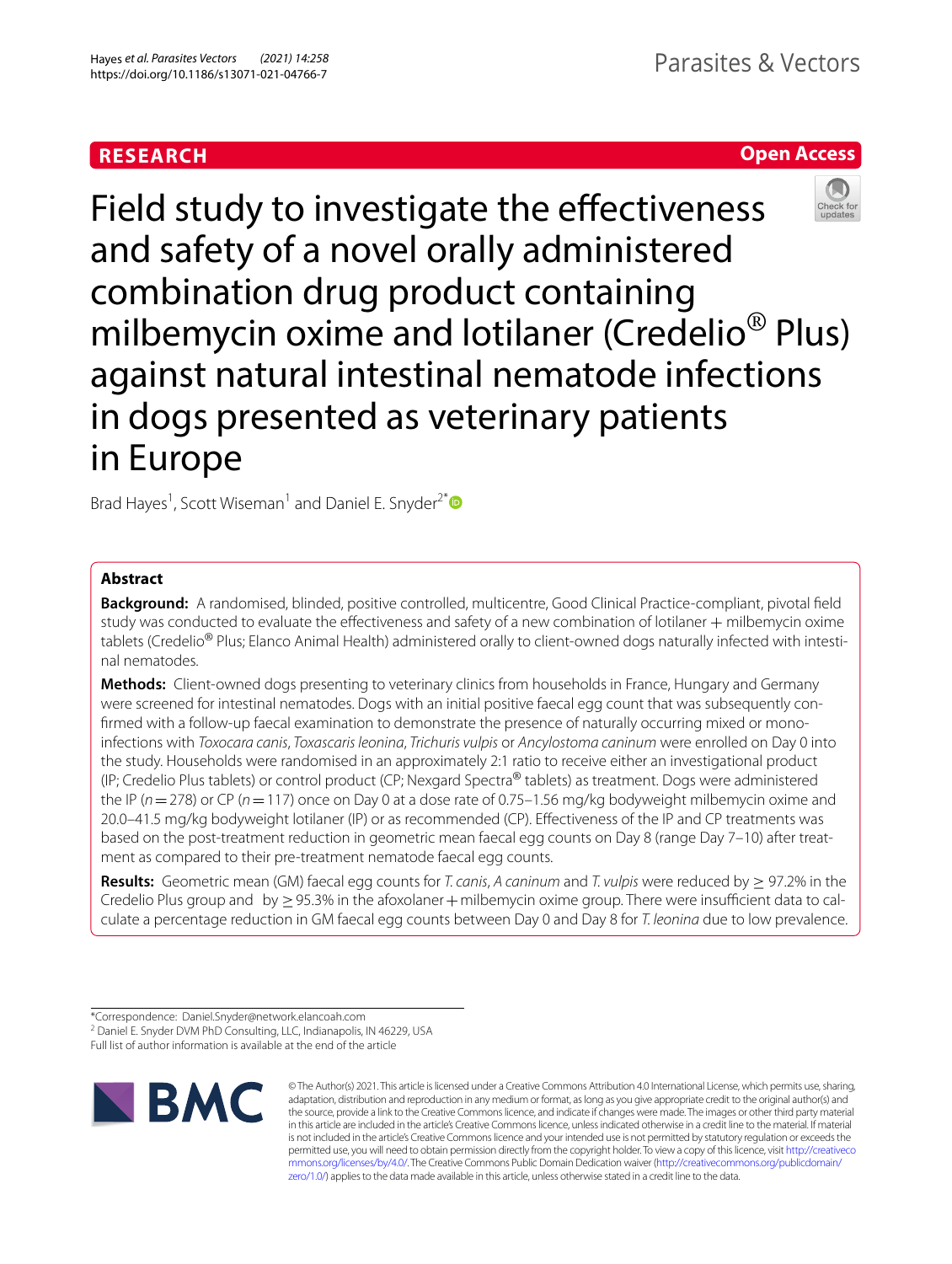Credelio Plus was well tolerated in this feld study. Of the 355 total doses administered, 82.3% were accepted free choice in the IP group compared to 80.8% in the CP group.

**Conclusions:** This study demonstrated efectiveness (≥97.2% reduction), safety and tablet acceptance of a combination of milbemycin oxime and lotilaner (Credelio Plus) administered orally to dogs with natural intestinal infections of



*T. canis, A. caninum and T. vulpis.*

**Keywords:** *Ancylostoma caninum*, Credelio Plus, Dog, Efectiveness, Lotilaner, Milbemycin oxime, Oral, T*oxascaris leonina*, *Toxocara canis*, *Trichuris vulpis*, Veterinary patients

## **Background**

Intestinal nematode infections are commonly diagnosed in dogs from all parts of the world, including Europe [[1–](#page-9-0) [4\]](#page-9-1). Of these intestinal nematodes, *Ancylostoma caninum* and *Toxocara canis* are considered to be two of the most important and commonly reported helminth parasites of dogs [\[5](#page-9-2), [6\]](#page-9-3). Infected dogs can play an important role in the transmission of these two common zoonotic nematodes by excreting eggs directly into the environment where humans and other dogs can be exposed. The veterinary and public health aspects of hookworm and *T. canis* infections in dogs are well established [\[5,](#page-9-2) [7](#page-9-4), [8](#page-9-5)]. In Europe, *A. caninum* is one of two hookworm species routinely found in dogs; however, it is reported to be found predominantly in dogs located in southern parts of Europe [[9\]](#page-9-6).

Endectocidal combination products or anthelmintics with a broad spectrum of activity can provide the pet owner and veterinarian with the means to treat dogs that are concurrently infested or infected with multiple parasite types. The effectiveness of milbemycin oxime (MO) in combination with other drug substances administered to dogs naturally infected with diferent species of adult intestinal nematodes has been previously demonstrated in laboratory dose confrmation studies [[10](#page-9-7)]. It has also been shown that a minimum dose of 0.75 mg/kg of MO will effectively treat larval and immature adult stages of *T. canis* and *A. caninum* [\[11](#page-9-8)].

The two drug substances of the fixed combination product assessed in this feld study are lotilaner, which has activity against several ectoparasites (i.e. fleas, ticks, mites), and MO, which has activity against a number of clinically important intestinal nematode species in dogs [[10,](#page-9-7) [12](#page-9-9), [12–](#page-9-9)[25](#page-9-10)]. Client-owned dogs attending veterinary clinics in France, Germany and Hungary were enrolled in this feld study to assess the fxed combination of MO+lotilaner for the treatment of *T. canis*, *Toxascaris leonina*, *Trichuris vulpis* and *A. caninum* infections. It is intended that this drug product will be used monthly where necessary. Demonstration of the existence of concurrent infestations/infections was performed as part of the justifcation of the combination of these two drug substances for dogs enrolled in this study. Data on the presence or absence of feas and/or ticks prior to treatment were therefore also collected although efficacy against these parasites was not evaluated in this study. The primary objectives of this field study were to evaluate the effectiveness and safety of this novel  $MO$  + lotilaner combination drug product administered as an oral chewable tablet as compared to an authorised control product (CP) for the treatment of naturally occurring intestinal nematode infections diagnosed in client-owned dogs in Europe presenting as veterinary patients under end-use clinical feld conditions. A secondary objective, acceptance of the tablet by enrolled dogs, was also evaluated.

## **Methods**

The use of the  $MO +$  lotilaner combination investigational product (IP) in this study was intended to evaluate a proposed commercial formulation and dose regimen for use in dogs under end-user conditions for the intended European intestinal nematode label indications (Credelio® Plus; Elanco Animal Health, Greenfeld, IN, USA). As such, this was a pivotal randomised, blinded, positive controlled, multicentre, Good Clinical Practice (GCP)-compliant, European feld study with the aim to evaluate the efectiveness and safety of a combination of  $MO$  + lotilaner chewable tablets (IP) administered orally to dogs. Dogs were enrolled from a total of 38 veterinary clinical sites located in Germany  $(n=14)$ , Hungary (*n*=15) and France (*n*=9). Trial clearances for the conduct of this feld study in client-owned animals for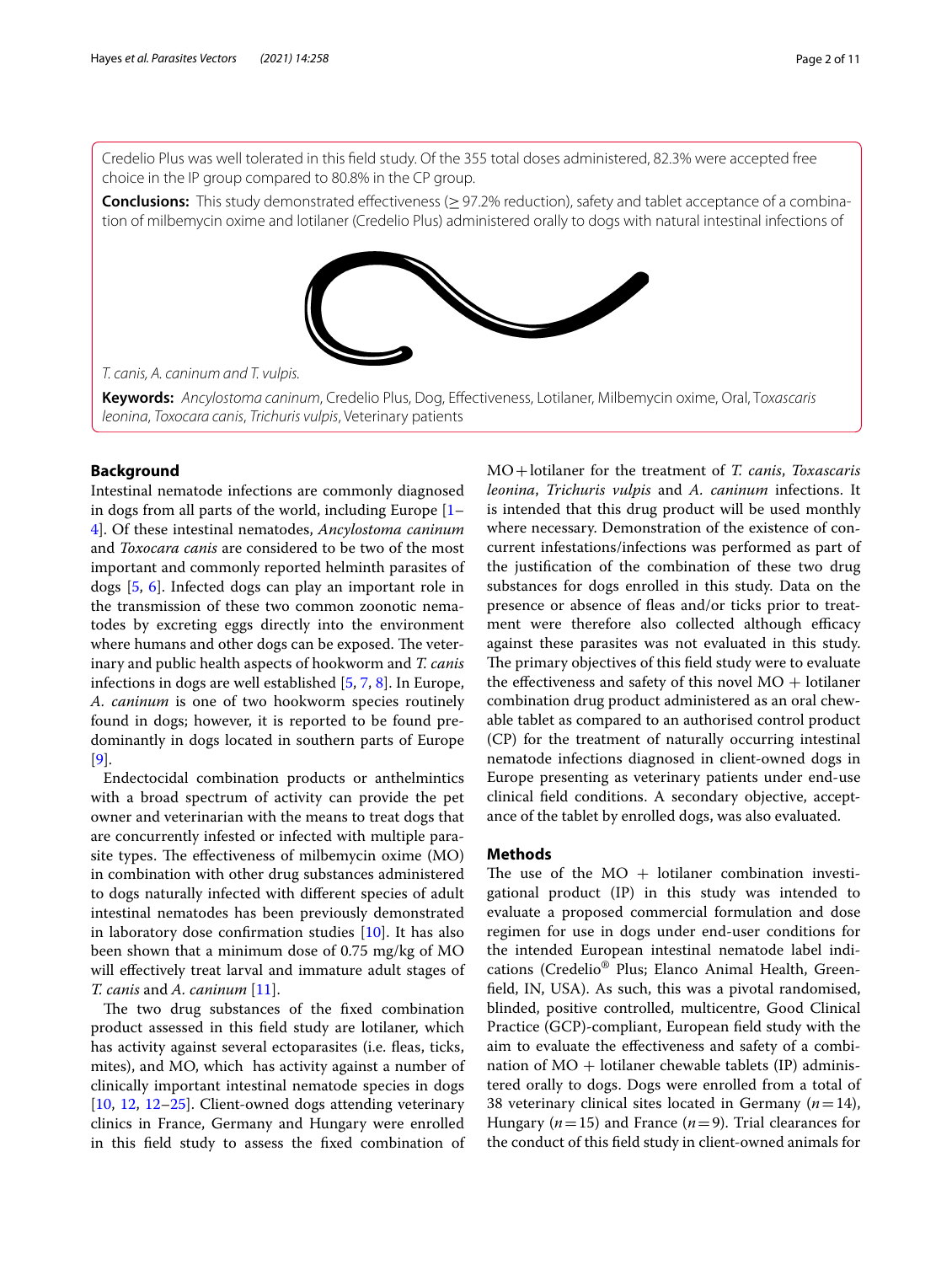each of these countries were approved prior to enrolling the dogs. Data from all countries were pooled. To obtain the required numbers of dogs for this study, it was necessary to screen 2848 dogs. This field study was conducted in accordance with the principles of GCP as established in the VICH guidelines GL9, Good Clinical Practice (June 2000); The Efficacy Requirements for Anthelmintics: Overall Guidelines (VICH GL7); The World Association for the Advancement of Veterinary Parasitology (WAAVP) guidelines for evaluating the efficacy of anthelmintics for dog and cats; VICH GLl9 Efectiveness of Anthelmintic; Overall Guidelines: Specifc Recommendation for Canines (June 2001); and the Guideline on the demonstration of palatability of veterinary medicinal products EMNCVMP/EWP/206024/2011 [[26](#page-9-11)[–30](#page-9-12)]. Personnel at the diferent study sites involved in making assessments of intestinal nematode efectiveness and safety and personnel at the designated laboratories performing faecal examinations for nematode eggs were masked to treatment assignments. Day 0 was defned as the day the treatment was administered to each enrolled dog.

#### **Study design**

The study was a multi-site clinical study involving client-owned dogs under feld conditions. Dogs presenting to each veterinary clinic were screened from Day-14 to Day-7 by collecting a fresh 3-g faecal sample to be processed using a qualitative faecal examination method (methods described below). A positive result at screening (i.e.>0 parasite eggs from *Toxocara canis*, *Toxacaris leonina*, *Trichuris vulpis* or *Ancylostoma caninum*) enabled the dog to proceed to Day 0 faecal sampling, enrollment and dosing. A dog that was initially positive for faecal eggs and was administered treatment but had zero eggs on the Day 0 faecal egg count (FEC) or was diagnosed with a mono-specifc *Uncinaria* infection was excluded from the efficacy evaluable population but was included in the safety evaluable population. To be enrolled in the study, on Day 0 the owner was required to complete and sign an owner Consent Form and to provide the dog's prior and current medical history. Dogs considered for enrollment had to be at least 8 weeks of age and weigh  $\geq$  2.0 kg on Day 0. At the clinic visit on Day 0, each dog with a confrmed positive screening faecal sample was weighed, another faecal sample was obtained and the dog was additionally given a physical examination. During the physical examination, the dog was also examined for the presence of adult fleas, flea frass and/ or attached ticks. If feas or ticks were present, this was recorded in the study documents.

Single- and multi-dog (maximum of 4 dogs per household) households were eligible for participation. For multi-dog households, when more than one dog within a household was positive for faecal eggs at screening, all positive dogs in the household received the same treatment. The effectiveness of the IP or CP was evaluated in each enrolled treated dog with a positive Day 0 FEC. All households were randomised to one of two groups of either IP or CP treatment. Analysis of safety data included all dogs receiving either IP or CP on Day 0 of the study. Oral tablet acceptability was evaluated in the product safety population from acceptability data associated with the method of treatment.

Dogs of any breed and sex, reproductively neutered or intact (non-pregnant and non-lactating if female) and not intended for breeding during the study were eligible for enrolment. Other animal eligibility criteria included: the dog was of a suitable temperament (not fractious); the dog was owned by a client, not an investigator or the clinic's veterinarian(s), staf, or relatives thereof; if housed primarily outdoors, each dog in the household was maintained in a controlled home/yard environment that allowed for observations required by the study; the dog was generally healthy based on physical examination; the dog was free of a serious disease that would interfere with the objectives of the study.

## **Randomisation**

Dogs were allocated to treatment using a randomisation produced by an electronic data capture system (Prelude Dynamics, Austin, TX, USA). The randomisation was specifc to the site and was unique for single- and multi-dog households. All positive dogs in the same household received the same treatment. Assignment of case numbers to dogs was separate from allocation to treatment. Case numbers were assigned to dogs by order of enrolment. Only those dogs with a positive FEC which met all of the inclusion criteria and for which none of the exclusion criteria applied were allocated to treatment. Dogs were blocked by consecutive order of enrolment in the study. Each site's random allocation tables provided for enrolment in a 2:1 ratio for the IP and CP groups, respectively. Within single-dog households, sets of three dogs with positive FEC were allocated within each block (two to IP and one to CP). For multi-dog households, when more than one dog within a household was positive for faecal eggs at screening, all positive dogs in the household received the same treatment in order to mitigate the risk of treatment with the wrong product. Dogs from multi-dog households had to be dosed on the same Day 0 with the same treatment. For multi-dog households, each block comprised three households, two of which were allocated to IP and one to CP. If the household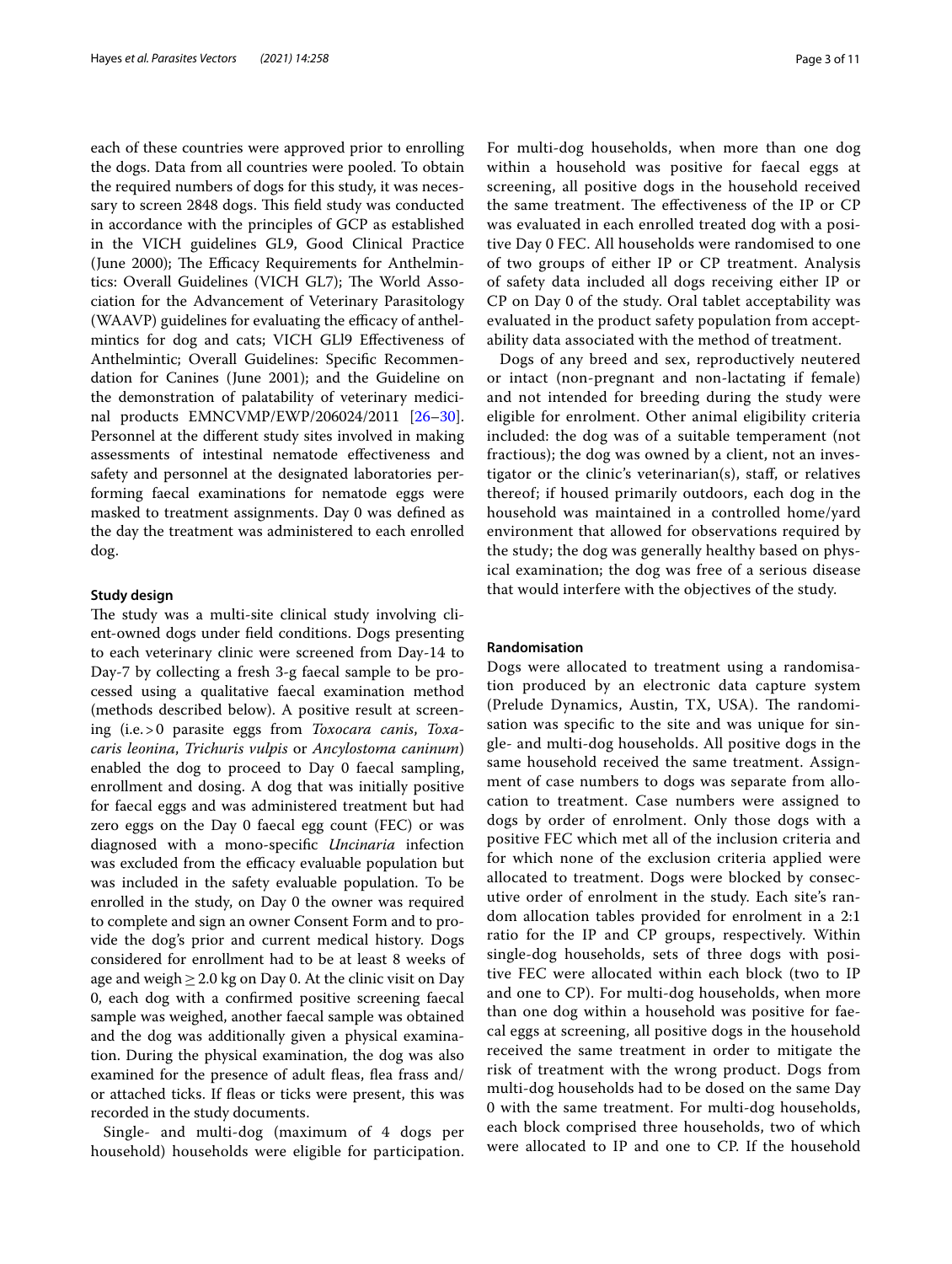consisted of multiple dogs but only one was positive for faecal eggs at screening, the dog was still allocated from the multiple dog randomisation list.

## **Treatment**

Dogs in each household with a positive screening FEC were administered IP or CP once on Day 0. A designated unmasked dispenser at each veterinary clinic was solely responsible for dispensing of the IP and CP and giving and reviewing product administration instructions to the owners. The IP chewable tablets were supplied in five diferent strengths to provide the targeted dose range of the favored tablet for the IP and a unit dose refecting the intended oral treatment at approximately 20–41.5 mg lotilaner per kg bodyweight and approximately 0.75– 1.56 mg MO per kg bodyweight. The CP, marketed as Nexgard Spectra<sup>®</sup> (afoxolaner + MO; Boehringer Ingelheim, Ingelheim am Rhein, Germany), was dispensed per label directions for the European market (dose rate: 2.50–5.36 mg/kg bodyweight of afoxolaner and 0.50– 1.07 mg/kg bodyweight of MO).

Each owner was instructed on storage and administration of the assigned product in the home environment while at the veterinary clinic. At home, each owner administered the tablets and confrmed and documented product consumption. Each product was given under the following conditions to ensure maximum product efectiveness. First, the IP was to be administered to the dog under the fed condition (last meal taken approximately 30 min prior to treatment); if the dog had not been fed approximately 30 min prior to treatment, or in case of doubt, food was to be ofered to the dog (the targeted amount was one third of the daily ration) prior to treatment. Secondly, the CP tablets were orally administered as per the manufacturers label instructions, which did not require that the dogs be fed prior to dosing. Thirdly, the owners also recorded the way the tablets were consumed to measure tablet acceptance. Owners were frst asked to offer the tablet in an empty bowl for approximately 1 min. If after this time the tablet had not been consumed, then they were offered by hand for approximately another minute. If after both these offerings the dog had still not fully consumed the tablet, then the tablet was either offered in food or the dog was manually dosed. Finally, the owner returned with all treated dogs in each household to the clinic on Day 8 (range Day 7–10).

## **Faecal egg counts**

Fresh faecal samples were obtained from each dog presented at the veterinary clinic and placed in containers supplied as part of the study. Each faecal sample was from a recently voided sample or obtained directly (rectally) from each dog (minimum 3 g wherever possible)

at each of the scheduled study time points. All faecal samples were refrigerated at each veterinary clinic until they were shipped to the testing laboratory. All faecal samples (screening, Day 0 and Day 8) were shipped overnight in insulated shipping containers with ice packs to the Charles River Laboratories Ireland Ltd parasitology laboratory (Ballina, County Mayo, Ireland). When samples were received at the laboratory, they were identifed by their unique identifcation number (screening or case number) and the date of sampling. Faecal samples were stored refrigerated upon receipt until analysis took place.

Nematode infections were assessed at the designated laboratory by suitably qualifed and trained personnel who were blinded to the allocation of animals to treatment. Faecal samples for assessment of *T. canis*, *T. leonina*, *T. vulpis* or *A. caninum* (and, if present, *U. stenocephala*) infections based on known morphological characteristics of eggs for these nematode parasites taken from dogs 7–14 days prior to Day 0, on Day 0 prior to treatment and then on Day 8 (range Day 7–10) after treatment  $[31]$  $[31]$ . The method used to determine the presence of (qualitative for screening) or the quantitative number of *T. canis*, *T. leonina*, *T. vulpis* or *A. caninum* eggs in each faecal sample was a double centrifugation method with a fotation solution consisting of a saturated sugar solution (specific gravity  $\geq$  1.27) [[31\]](#page-10-0). This method has a sensitivity of 1 egg/g of faeces. Every parasite egg visualised was identifed to species under the microscope, counted and recorded as the number of parasite eggs by species per gram of faeces.

If hookworm eggs were found in the screening sample, an additional analysis was performed at the time of the FEC in order to ascertain whether the eggs were likely to be those of *Ancylostoma* or *Uncinaria* based on the size of the eggs present  $[31]$  $[31]$ . The testing laboratory assessed hookworm eggs seen during the screening examination based on the published size of morulated eggs of *A. caninum* and *U. stenocephala* in which they were diferentiated microscopically based on their length, with *A. caninum* usually measuring < 79 μm and *U. stenocephala* measuring  $<$  92  $\mu$ m [\[31\]](#page-10-0). A positive result at screening (i.e.>0 parasite eggs from *T. canis*, *T. leonina*, *T. vulpis* or *A. caninum* identifed) enabled the dog to proceed to Day 0 sampling and dosing. A negative screening result (i.e. only other parasite eggs present, such as those of *U. stenocephala*, or no parasite eggs identifed) meant the dog was not enrolled in the study.

### **Safety assessments**

The safety assessment was performed for all dogs that had received a treatment, either IP or CP, within each household by the pet owner. During the study period from the Day 0 treatment to study completion on the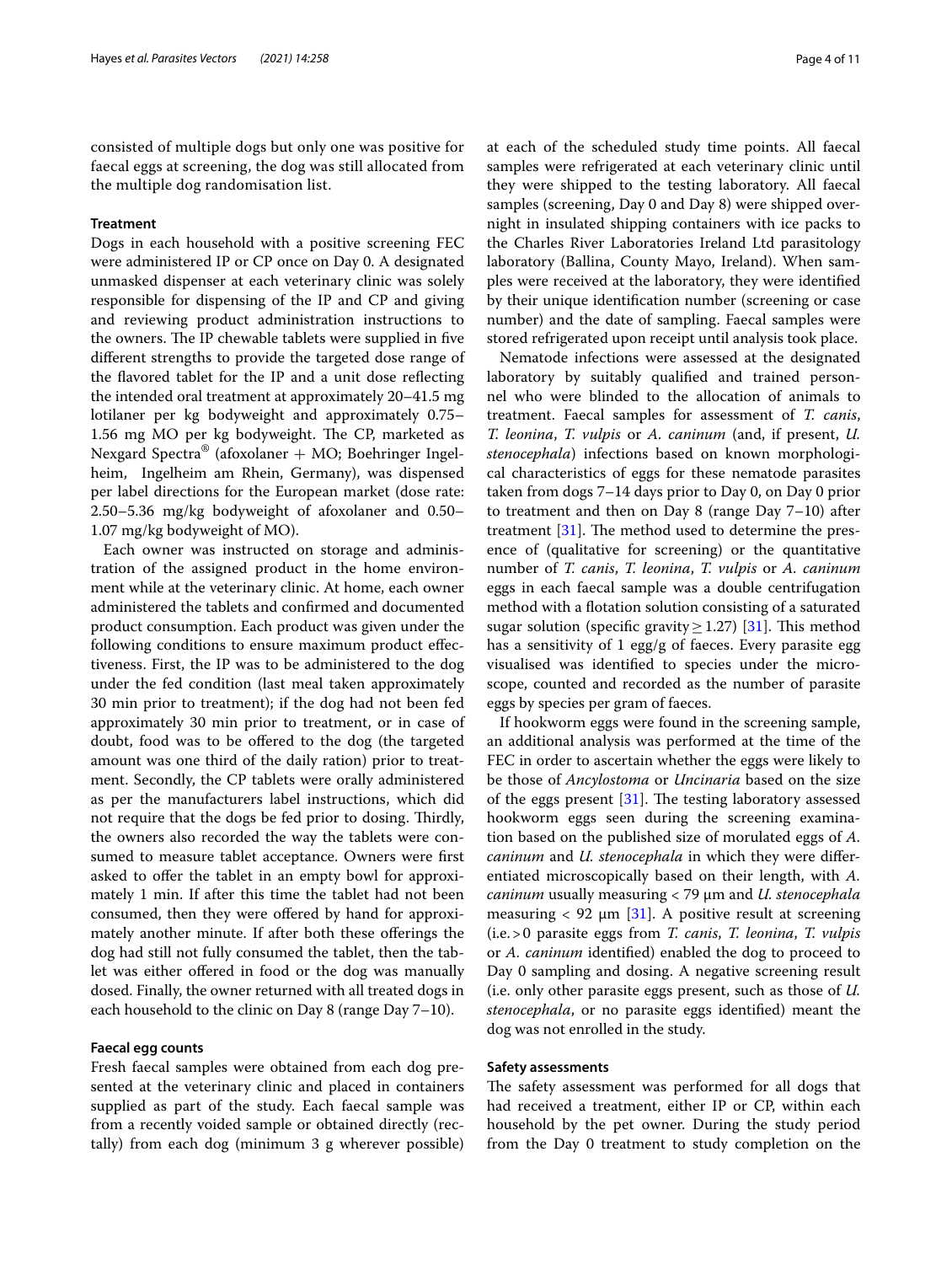fnal study visit on Day 8 (range Day 7–10), study dogs treated with the IP or CP were observed daily by the owner in their household, including on the day of dosing. Each veterinary clinic was trained on monitoring and reporting adverse events (AEs) and additionally instructed the owners on the importance of AE monitoring. Physical examinations were performed at the fnal study visit. Owners were requested to inform the investigator whenever they observed any abnormalities in their dog(s). All observed or reported AEs were recorded. Any other medications given to a study dog during the course of the study, except the study treatments, were recorded.

## **Statistical methodology/biometrics**

Each treated dog in each household with a positive FEC on Day 0 was considered to be the experimental unit for nematode efectiveness assessments for the IP and CP groups. The safety assessment was performed for all dogs that received a treatment with either IP or CP. The 5% level of significance  $(P<0.05$  for two-sided tests) was used in all statistical testing. All statistical analyses used the statistical package SAS version 9.4 (SAS Institute, Cary, NC, USA). Demographics, enrolment and population, study completion/termination, dosing, tablet acceptance, baseline nematode infection and concurrent treatment usage data were summarised. The effectiveness of each treatment was declared when, based on geometric means (GM), the reduction in egg count exceeded 90% and was statistically signifcant.

The primary measure of efficacy was the percentage reduction in GM FEC between the pre-treatment Day 0 sample and the post-treatment (Day 8) sample. This was performed separately for each of the four parasites of interest in this study (*T. canis*, *T. leonina*, *T. vulpis* and *A. caninum*). For each of the individual nematode species, a minimum of two IP dogs and a minimum of two CP dogs were required to conduct statistical analyses. A secondary efficacy parameter was the reduction in total infection (total infection is defned as the sum of the egg counts from all 4 parasite species of interest enumerated). A natural logarithmic transformation  $(ln[count+I])$  was applied to the pre-treatment and post-treatment counts for each individual animal to account for the asymmetric, skewed nature of these data, to stabilise the variance and to allow for zero counts. The log-transformed egg counts were analysed using repeated-measures mixed model methodology. Treatment group, time (pre- or post-treatment) and time-by-treatment group were fxed effects in the model. The site-by-treatment interaction and household within site-by-treatment were ftted as random efects. A dog within a household was also ftted as a random (repeated measures) efect to account for the correlation between observations on the same dog and between dogs within the same household. Diferent covariance structures were investigated to model the correlation between observations on the same dog/household, with the structure in the fnal model being selected based on the lowest Akaike Information Criterion value. A separate model was ftted for each of the primary and secondary efficacy variables.

The percentage reduction in FEC were calculated within the treatment group using back-transformed model least-square (LS) means, obtained from the statistical models, with the following equation:  $[(C-T)/C] \times 100$ , where *C* is the LS mean pre-treatment FEC and *T* is the LS mean post-treatment FEC.

For each of the primary and secondary variables, the proportion of dogs successfully treated was also calculated; success in an individual dog was defned as a reduction of at least 90% in FEC post-treatment compared to the pre-treatment FEC. The proportion of successfully treated dogs was also compared between treatments using a standard non-inferiority assessment with a 15% equivalence margin. Non-inferiority between groups was declared when the lower limit of the 95% confdence interval for the diference in proportion of successful treatments (IP – CP) was greater than  $-15\%$ .

## **Results**

## **Dog demographics: efectiveness evaluable population**

Descriptive statistics on dogs enrolled on Day 0 in the efectiveness evaluable population are summarised in Table [1](#page-5-0).

## **Demographics and evaluable efectiveness nematode population**

In order to obtain the required number of dogs positive for the nematodes of interest for the study, it was necessary to screen 2848 dogs. Of these dogs, 395 were enrolled in the nematode efectiveness evaluable population (278 dogs to the IP group and 117 dogs to the  $CP$  group; Table [1](#page-5-0)). The majority of the cases excluded  $(n=111)$  from the efficacy evaluable population for the IP and CP groups (and thus the study) did not have a confirmed infection of the target species on Day  $0$  ( $n=83$ ) or had a monospecifc infection with *Uncinaria* (*n*=12). The reasons for dogs becoming negative for FEC from the screening examination up to the Day 0 examination is not known since the sensitivity of the egg count method that was used was 1 egg/g faeces. At the qualitative FEC screening exam, of the 111 excluded cases on Day 0, 73 of the 83 dogs had what was categorised as having few eggs of the target species. Additionally, 12 dogs on Day 0 had only mono-specifc infections with *Uncinaria* and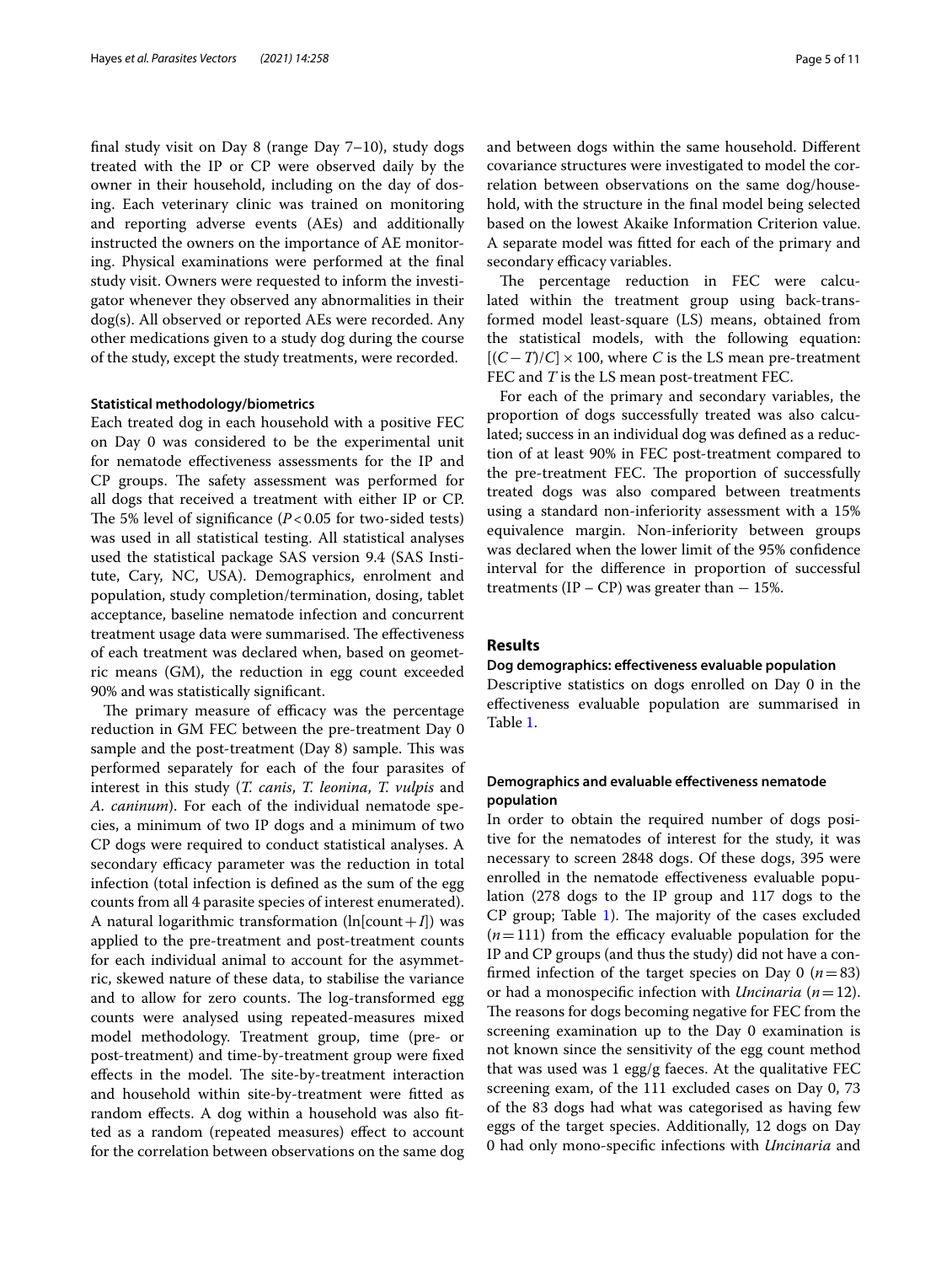<span id="page-5-0"></span>**Table 1** Descriptive statistics for signalment and demographics of dogs enrolled on Day 0 as veterinary patients and included in the efectiveness evaluable population

| Demographics of study dogs         | European nematode field study      |                                     |  |  |  |  |
|------------------------------------|------------------------------------|-------------------------------------|--|--|--|--|
|                                    | IP: Credelio<br>Plus ( $n = 278$ ) | CP:<br>Afoxolaner + MO<br>$(n=117)$ |  |  |  |  |
| Purebred, n (%)                    | 160 (57.6)                         | 60(51.3)                            |  |  |  |  |
| Mixed breed, n (%)                 | 118 (42.4)                         | 57 (48.7)                           |  |  |  |  |
| Age, mean (months)                 | 58.8                               | 51.8                                |  |  |  |  |
| Age, range (months)                | $1.9 - 180.0$                      | $2.3 - 156$                         |  |  |  |  |
| Bodyweight, mean (kg)              | 21.3                               | 22.7                                |  |  |  |  |
| Bodyweight, range (kg)             | $3.5 - 53.3$                       | $2.8 - 70.0$                        |  |  |  |  |
| Male, n (%)                        | 143 (51.4)                         | 67(57.3)                            |  |  |  |  |
| Female, n (%)                      | 135 (48.6)                         | 50 (42.7)                           |  |  |  |  |
| Coat length, n (%)                 |                                    |                                     |  |  |  |  |
| Short                              | 126 (45.3)                         | 52 (44.4)                           |  |  |  |  |
| Medium                             | 123 (44.2)                         | 56 (47.9)                           |  |  |  |  |
| Long                               | 29 (10.4)                          | 9(7.7)                              |  |  |  |  |
| Number of dogs in each country (%) |                                    |                                     |  |  |  |  |
| France                             | 130 (46.8)                         | 52 (44.4)                           |  |  |  |  |
| Germany                            | 26(9.4)                            | 9(7.7)                              |  |  |  |  |
| Hungary                            | 122 (43.9)                         | 56 (47.9)                           |  |  |  |  |
| Sleeping location, n (%)           |                                    |                                     |  |  |  |  |
| Inside                             | 75 (27.0)                          | 27(23.1)                            |  |  |  |  |
| Outside                            | 203 (73.0)                         | 90 (76.9)                           |  |  |  |  |
| Presence of fleas or ticks, n (%)  |                                    |                                     |  |  |  |  |
| No                                 | 182 (65.5)                         | 79 (67.5)                           |  |  |  |  |
| Yes                                | 96 (34.5)                          | 38 (32.5)                           |  |  |  |  |

*IP* Investigational product; combination tablets of lotilaner  $+$  milbemycin oxime (MO), marketed as Credelio Plus (Elanco Animal Health, Greenfeld, IN, USA); *CP* control product; combination tablets of afoxolaner + MO, marketed as Nexgard Spectra (Boehringer Ingelheim, Ingelheim am Rhein, Germany)

thus were excluded. The remaining cases excluded from the study were due to protocol non-compliance. As seen in Table [1,](#page-5-0) demographic data were similar between both groups.

## **Safety**

During the course of the post-treatment study period, all abnormal events, regardless of their causality, duration or severity were recorded by the pet owner for each enrolled dog that received an oral dose of either the IP or

CP. Regarding the safety assessment aspect of this study, six AEs were reported for fve of the 355 dosed dogs in the IP group (1.4%), three of which were diarrhoea, two were hepato-biliary disorders and one was lethargy. From the CP group, five AEs were reported for four of the 151 dosed dogs (2.6%), two of which were digestive tract disorders (diarrhoea; emesis), two were a skin disorder (alopecia; desquamation) and one was lethargy. The study site investigator assessed all owner-observed AEs as unrelated to the IP or CP treatments based on clinical examinations, history and timing of each event.

A number of concomitant medications were given to dogs in both the IP and CP groups. The most frequently administered concurrent treatments in both groups were vaccinations (24 dogs). Concurrent treatments used during the study included licensed animal drugs, such as antibiotics (12 dogs) and steroids (3 dogs), human drugs used off-label, alternative/herbal remedies, medicated shampoos or other topical treatments and prescription diets. These safety data, while only assessed over a short period of time after a single treatment, demonstrated that the IP and CP were well tolerated and used safely alone or with numerous concomitant treatments and vaccines routinely administered to dogs in veterinary medicine.

## **Credelio Plus tablet acceptance**

The IP was administered to 355 dogs in the safety population during the study, with 82.3% of these doses accepted free choice (e.g. taken from an empty bowl or from the hand) and 17.7% being administered by pilling (manually dosed). In comparision, in the CP group (151 dogs), 80.8% of these tablets were administered free choice and 19.2% were pilled. No doses were refused. A summary of tablet acceptance is presented in Table [2.](#page-5-1)

## **Nematode efectiveness**

A total of 278 dogs treated with IP and 117 dogs treated with CP were assessed as part of the nematode efectiveness calculations across all nematode species assessed in this study (Table [3\)](#page-6-0). The day 0 baseline  $GM$ FEC (range) for IP dogs infected with *T. canis*, *T. vulpis* and *A. caninum* were 16.4 (1–1276), 9.8 (1–797), and  $11.2$  (1–781), respectively. The day 0 baseline GM FEC (range) for CP dogs infected with *T. canis, T. vulpis* and *A. canimum* were 8.0 (1–574), 9.7 (1–683) and 9.9

<span id="page-5-1"></span>**Table 2** Summary of tablet acceptance for dogs administered Credelio Plus or Nexgard Spectra tablets in the safety population

| Treatment group | Number of dogs | Number of dogs consuming tabletfree choice Number of dogs<br>(9/6) | manually dosed<br>(pilled)(%) |
|-----------------|----------------|--------------------------------------------------------------------|-------------------------------|
| Credelio Plus   | 355            | 292 (82.3%)                                                        | 63 (17.7%)                    |
| Nexgard Spectra | -51            | 122 (80.8%)                                                        | 29 (19.2%)                    |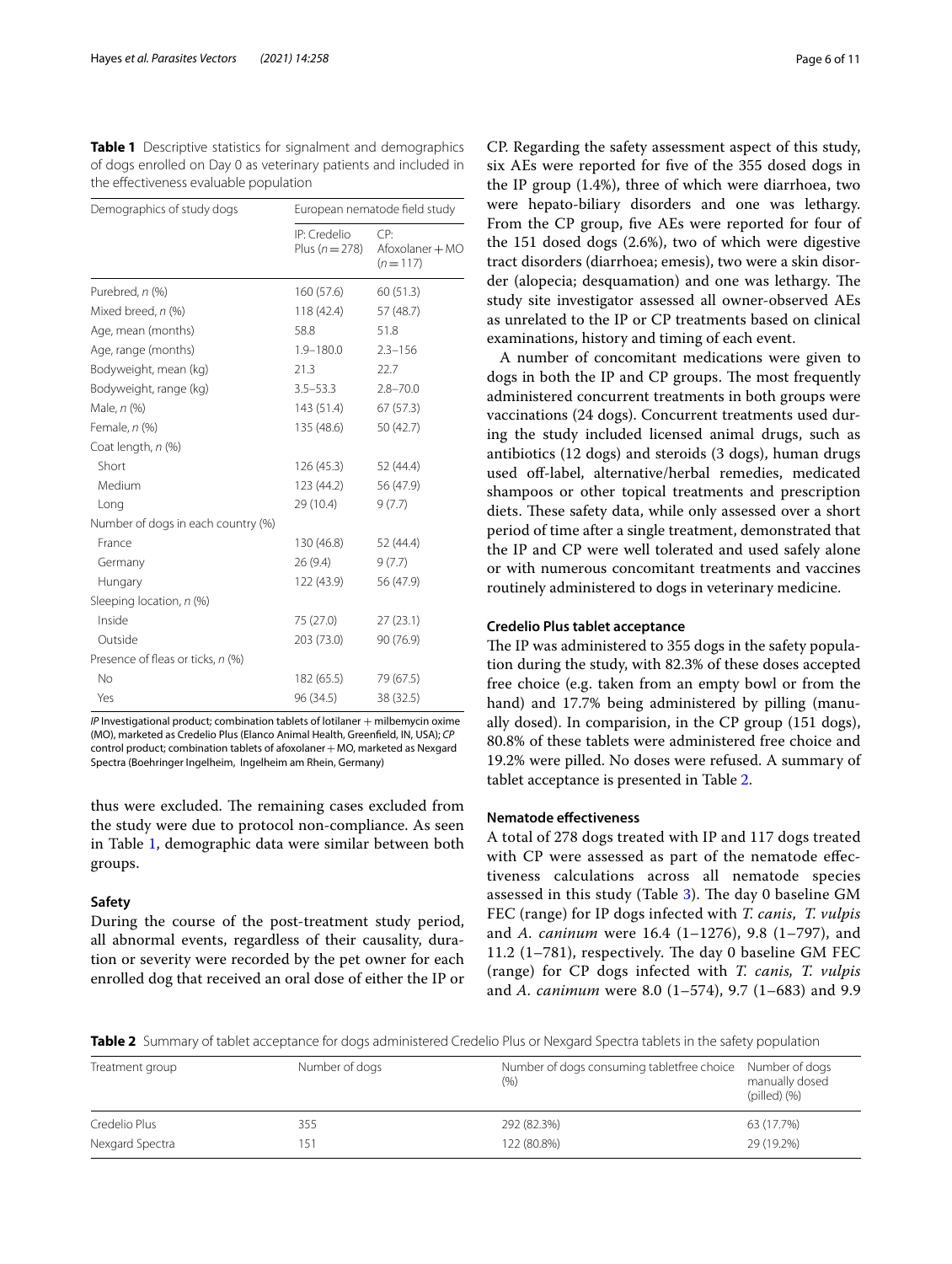<span id="page-6-0"></span>

| Table 3 Effectiveness of a single oral dose of Credelio Plus against natural nematode infections in dogs presenting to European |  |  |  |  |  |  |  |
|---------------------------------------------------------------------------------------------------------------------------------|--|--|--|--|--|--|--|
| veterinary clinics                                                                                                              |  |  |  |  |  |  |  |

| NNematode species         | Sample <sup>a</sup> | Treatment group <sup>b</sup>     |            | Number of dogs Egg count per gram faeces |                               |                                          |                                                                      |  |  |
|---------------------------|---------------------|----------------------------------|------------|------------------------------------------|-------------------------------|------------------------------------------|----------------------------------------------------------------------|--|--|
|                           |                     |                                  |            | GM % reduction<br>Geometric<br>Mean (GM) |                               | Number of dogs<br>with zero eggs<br>(% ) | Effectiveness P-value <sup>c</sup>                                   |  |  |
| All nematode spe-<br>cies | Pre-treatment       | Credelio Plus<br>Afoxolaner + MO | 278<br>117 | 13.2<br>11.2                             | -                             |                                          |                                                                      |  |  |
|                           | Post-treatment      | Credelio Plus<br>Afoxolaner + MO | 278<br>117 | 0.3<br>0.3                               | 97.6<br>97.0                  | 245 (88.2%)<br>99 (84.6%)                | <0.0001 ( $t_{524}$ = 24.33)<br><0.0001 ( $t_{524}$ = 14.65)         |  |  |
| Toxocara canis            | Pre-treatment       | Credelio Plus<br>Afoxolaner + MO | 54<br>19   | 16.4<br>8.0                              | -<br>$\overline{\phantom{m}}$ |                                          |                                                                      |  |  |
|                           | Post-treatment      | Credelio Plus<br>Afoxolaner + MO | 54<br>19   | 0.5<br>0.4                               | 97.2<br>95.3                  | 48 (88.9%)<br>16 (84.2%)                 | <0.0001 $(t_{793} = 4.36)$<br><0.0001 $(t_{793} = 9.70)$             |  |  |
| Ancylostoma cani-<br>num  | Pre-treatment       | Credelio Plus<br>Afoxolaner + MO | 109<br>42  | 11.2<br>9.9                              | $\overline{\phantom{m}}$      |                                          |                                                                      |  |  |
|                           | Post-treatment      | Credelio Plus<br>Afoxolaner + MO | 109<br>42  | 0.2<br>0.5                               | 98.1<br>95.3                  | 100 (91.7%)<br>35 (83.3%)                | < 0.0001 $(t_{185} = 9.28)$<br>$< 0.0001$ ( $t_{1.85} = 17.19$ )     |  |  |
| Trichuris vulpis          | Pre-treatment       | Credelio Plus<br>Afoxolaner + MO | 176<br>80  | 9.8<br>9.7                               | -                             |                                          |                                                                      |  |  |
|                           | Post-treatment      | Credelio Plus<br>Afoxolaner + MO | 176<br>80  | 0.2<br>0.1                               | 97.8<br>98.5                  | 156 (88.6%)<br>73 (91.2%)                | $< 0.0001$ ( $t_{340} = 12.79$ )<br>$< 0.0001$ ( $t_{340} = 18.57$ ) |  |  |

*MO* milbemycin oxime

<sup>a</sup> Pre-treatment sample collected once on Day 0; post-treatment sample collected on Day 8 (range 7–10)

<sup>b</sup> Single oral administration of Credelio Plus on Day 0 to provide a dose range of 0.75–1.56 mg/kg bodyweight MO and 20.0–41.5 mg/kg bodyweight lotilaner. Single oral dose of Nexgard Spectra on Day 0 to provide a dose range of 2.50–5.36 mg/kg bodyweight of afoxolaner and 0.50–1.07 mg/kg bodyweight of MO

<sup>c</sup> Effectiveness *P*-value is the *P*-value for the within-treatment difference in least-square means

(1–369), respectively. In this European feld study, the GM FEC for *T. canis*, *A caninum* and *T. vulpis* were reduced by  $\geq$  97.2% in the Credelio Plus group. The GM FEC for these same parasites were reduced by  $\geq$ 95.3% in the afoxolaner +  $MO$  (CP) group. There was insufficient data to calculate a percentage reduction in

GM FEC between Day 0 and Day 8 for *T. leonina*. These results show that the efectiveness of Credelio Plus was non-inferior to that of NexGard Spectra. Mixed nematode infections were seen in 58 dogs in the IP group  $(20.9\%)$  and in 22 dogs in the CP group  $(18.8\%)$ . The number of dogs successfully treated and the percentage

<span id="page-6-1"></span>**Table 4** Summary of success rate following a single oral dose of Credelio Plus against natural nematode infections in dogs presenting to European veterinary clinics

| Nematode species     | Treatment group <sup>a</sup>     | Number of dogs | Success rate <sup>b</sup> |                  | Difference in success rate |                                      |  |
|----------------------|----------------------------------|----------------|---------------------------|------------------|----------------------------|--------------------------------------|--|
|                      |                                  |                | Successful dogs           | Success rate (%) | Estimate                   | 95% Confidence interval <sup>c</sup> |  |
| All nematode species | Credelio Plus<br>Afoxolaner + MO | 278<br>117     | 254<br>103                | 91.4<br>88.0     | 3.33                       | (-3.41, 10.08)                       |  |
| T. canis             | Credelio Plus<br>Afoxolaner + MO | 54<br>19       | 48<br>16                  | 88.9<br>84.2     | 4.68                       | $(-13.74, 23.09)$                    |  |
| A. caninum           | Credelio Plus<br>Afoxolaner + MO | 109<br>42      | 103<br>38                 | 94.5<br>90.5     | 4.02                       | (- 5.84, 13.88)                      |  |
| T. vulpis            | Credelio Plus<br>Afoxolaner + MO | 176<br>80      | 161<br>75                 | 91.5<br>93.8     | $-2.27$                    | (– 8.99, 4.45)                       |  |

*MO* milbemycin oxime

<sup>a</sup> Single oral administration of Credelio Plus on Day 0 to provide a dose range of 0.75–1.56 mg/kg bodyweight MO and 20.0–41.5 mg/kg bodyweight lotilaner. Single oral dose of Nexgard Spectra on Day 0 to provide a dose range of 2.50–5.36 mg/kg bodyweight of afoxolaner and 0.50–1.07 mg/kg bodyweight of MO

<sup>b</sup> Successfully treated dog is one for whom the individual percentage reduction in egg counts at Day 8, relative to Day 0, is at least 90%

<sup>c</sup> Confidence interval for the difference (Credelio Plus – Nexgard Spectra) in proportions of two independent samples. Non-inferiority is accepted when the lower limit of the interval is greater than - 15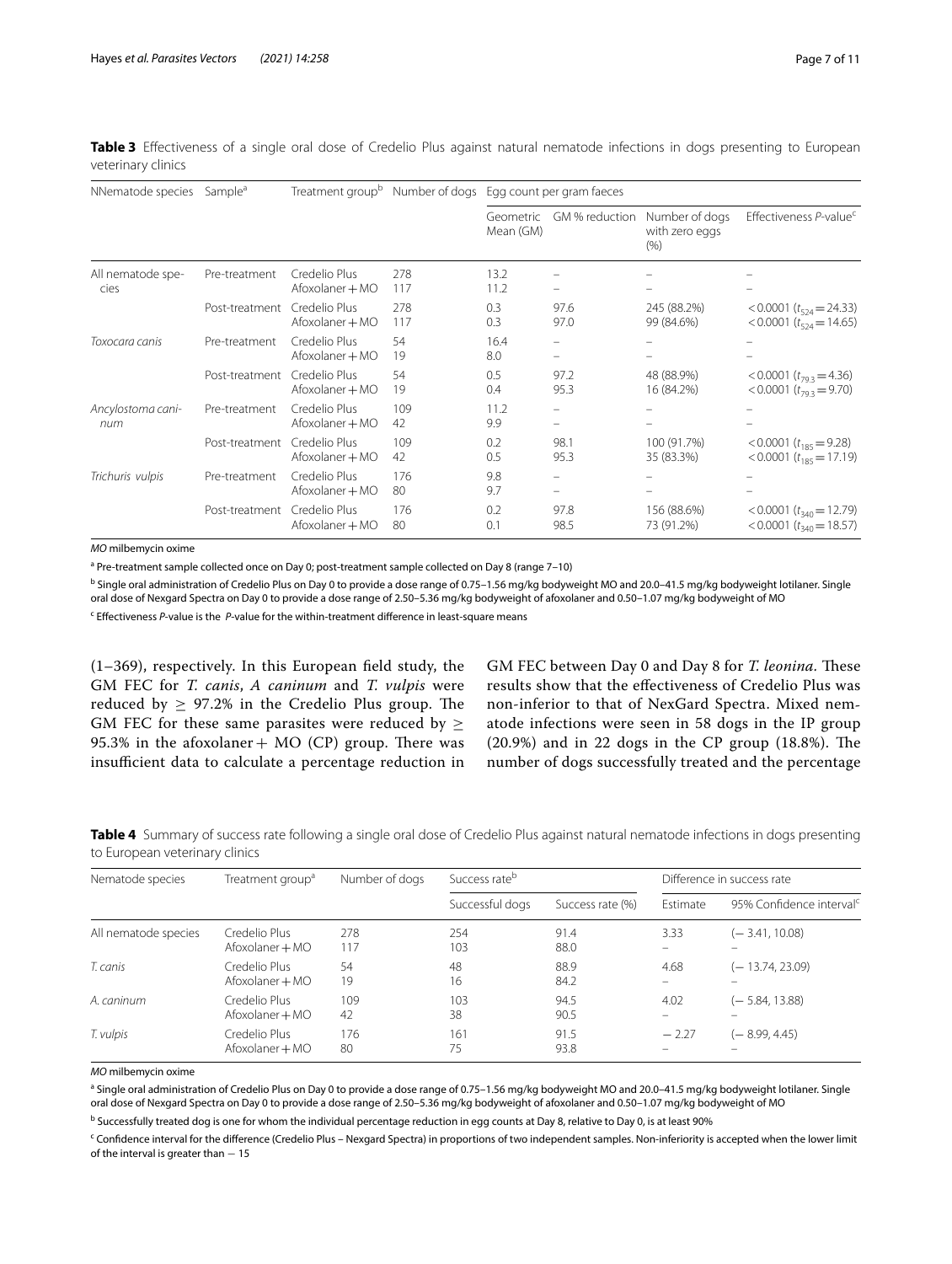success rate for the IP- and CP-treated dogs was 254 (91.4%) and 103 (88.0%), respectively, with successful treatment defned as at least a 90% reduction in FEC in an individual dog relative to Day 0 (Table [4\)](#page-6-1).

## **Discussion**

The objective of this study was to evaluate the effectiveness and safety of Credelio Plus (lotilaner  $+$  MO), administered once for the treatment of intestinal nematode species in naturally infected client-owned dogs under feld conditions in Europe, compared to an authorised reference product (CP). The ectoparasiticidal component of the IP, lotilaner, is already registered in the European Union for the treatment of fea (*Ctenocephalides felis* and *C. canis*) and tick (*Rhipicephalus sanguineus*, *Ixodes ricinus*, *Ixodes hexagonus* and *Dermacentor reticulatus*) infestations in dogs (lotilaner; Credelio™ chewable tablets for dogs)  $[12-16, 18-25]$  $[12-16, 18-25]$  $[12-16, 18-25]$  $[12-16, 18-25]$  $[12-16, 18-25]$ . To extend the effectiveness of the product when dogs have been diagnosed with concurrent nematode infections and also ectoparasite infestations, lotilaner was combined with MO to form Credelio Plus, a combination therapy. In this nematode feld study, dogs were enrolled with positive FEC and were also found to be co-infested with fleas and/or ticks (approx. 34% for both treatment groups); the results indicate that the routine use of a broad-spectrum endectocidal drug product like Credelio Plus can treat or control multiple endo- and ectoparasites in dogs when used by pet owners and veterinarians. A large number of dogs were required to be screened (*n*=2848) in order to identify dogs positive ( $n = 395$  in both IP and CP) for nematode eggs and the species of interest. This prevalence, which is similar to prevalences reported in dog faecal surveys previously conducted in Europe [\[3](#page-9-15), [4](#page-9-1), [6,](#page-9-3) [32,](#page-10-1) [33](#page-10-2)], demonstrates that intestinal nematode infections are common (approx. 14% in this study) in dogs in Europe.

The zoonotic nematode species *T. canis*, the highly pathogenic *A. caninum*, along with *T. vulpis*, were commonly diagnosed in this feld study, further demonstrating the need to routinely conduct faecal examinations and to treat client-owned dogs for these diferent intestinal nematode parasites. The higher prevalence of *T. vulpis* was surprising and difers from prevalences reported in other studies conducted in dogs in Europe. The prevalence of *T. leonina* was very low, with only one dog in the CP group being positive during the screening process. In this study, a number of both IP- and CP-treated dogs had Day 0 pre-treatment FEC numbers that were very high for the species identifed (e.g. *T. canis* range of 1–1275 and 1–574 for IP and CP, respectively), in line with overdispersion of parasites in dog populations, but at the same time confrming the potentially high risk of environmental contamination by non-treated, infected dogs in home

environments and those locations shared with other dogs [[34,](#page-10-3) [35\]](#page-10-4). The zoonotic potential of *T. canis* and pathogenic disease caused by *A. caninum* are well documented, including Europe [[5–](#page-9-2)[8,](#page-9-5) [32,](#page-10-1) [33\]](#page-10-2). Based on seroprevalance data, human exposure to *T. canis* has also been reported in diferent regions of the world where the age-adjusted *Toxocara* seroprevalence was 13.9% [\[36](#page-10-5), [37](#page-10-6)].

The most common control measures for *T. canis* include regular and frequent anthelmintic treatment of dogs starting at an early age, education on and enforcement of laws for the disposal of canine faeces, dog legislation and personal hygiene [[38\]](#page-10-7). It is well documented that *T. canis* eggs are very environmentally resistant and can survive well over most winters in temperate climates, thus reducing environmental contamination from infected dogs is critical. *Toxocara canis* can be routinely found in both juvenile and mature dogs [[39\]](#page-10-8), so the routine monitoring and treating of dogs of all age classes should be a routine practice. The post-treatment effectiveness of Credelio Plus against all of the canine intestinal nematode species assessed in this field study was  $\geq$ 97.2%. This high level of effectiveness against these three common nematode species is similar to that reported in other laboratory and feld studies which assessed MO in combination with other drug substances; however, in some of these cited studies a lower minimum dose of 0.5 mg/kg of MO was utilised [[10](#page-9-7), [40,](#page-10-9) [41](#page-10-10)]. Credelio Plus, as a broad-spectrum endectocide can be used by pet owners and veterinarians to efectively treat dogs with adult and immature intestinal nematode infections. Various scientifc expert groups, such as the European Scientifc Counsel Companion Animal Parasites (ESC-CAP), recommend to pet owners and veterinarians to provide regular treatment and control of all intestinal nematodes of dogs [\[42](#page-10-11)]. In particular, where only *T*. *canis* is a concern, deworming at least four times a year is recommended if dogs and cats are housed outside or have access to the outdoors. ESCCAP further points out that the routine treatment and prevention of all worms depends upon legislation in individual countries, veterinary professionals taking local epidemiological circumstances into account, owner perception and individual risk assessments, such as hunting pets, previous lungworm exposure, raw meat diets etc. Deworming practices should therefore always be on the advice of a veterinary professional. The use of Credelio Plus is of particular importance for zoonotic species like *T. canis* and the zoonotic and pathogenic hookworm species *A. caninum* that are commonly found in dogs of all ages and throughout the year in prevalence studies conducted in diferent areas of the world, including in healthy, well-cared for dogs in Europe  $[3, 4, 32, 33, 39, 42-47]$  $[3, 4, 32, 33, 39, 42-47]$  $[3, 4, 32, 33, 39, 42-47]$  $[3, 4, 32, 33, 39, 42-47]$  $[3, 4, 32, 33, 39, 42-47]$  $[3, 4, 32, 33, 39, 42-47]$  $[3, 4, 32, 33, 39, 42-47]$  $[3, 4, 32, 33, 39, 42-47]$  $[3, 4, 32, 33, 39, 42-47]$  $[3, 4, 32, 33, 39, 42-47]$  $[3, 4, 32, 33, 39, 42-47]$  $[3, 4, 32, 33, 39, 42-47]$ . There is surprisingly little information about the impact of re-treatment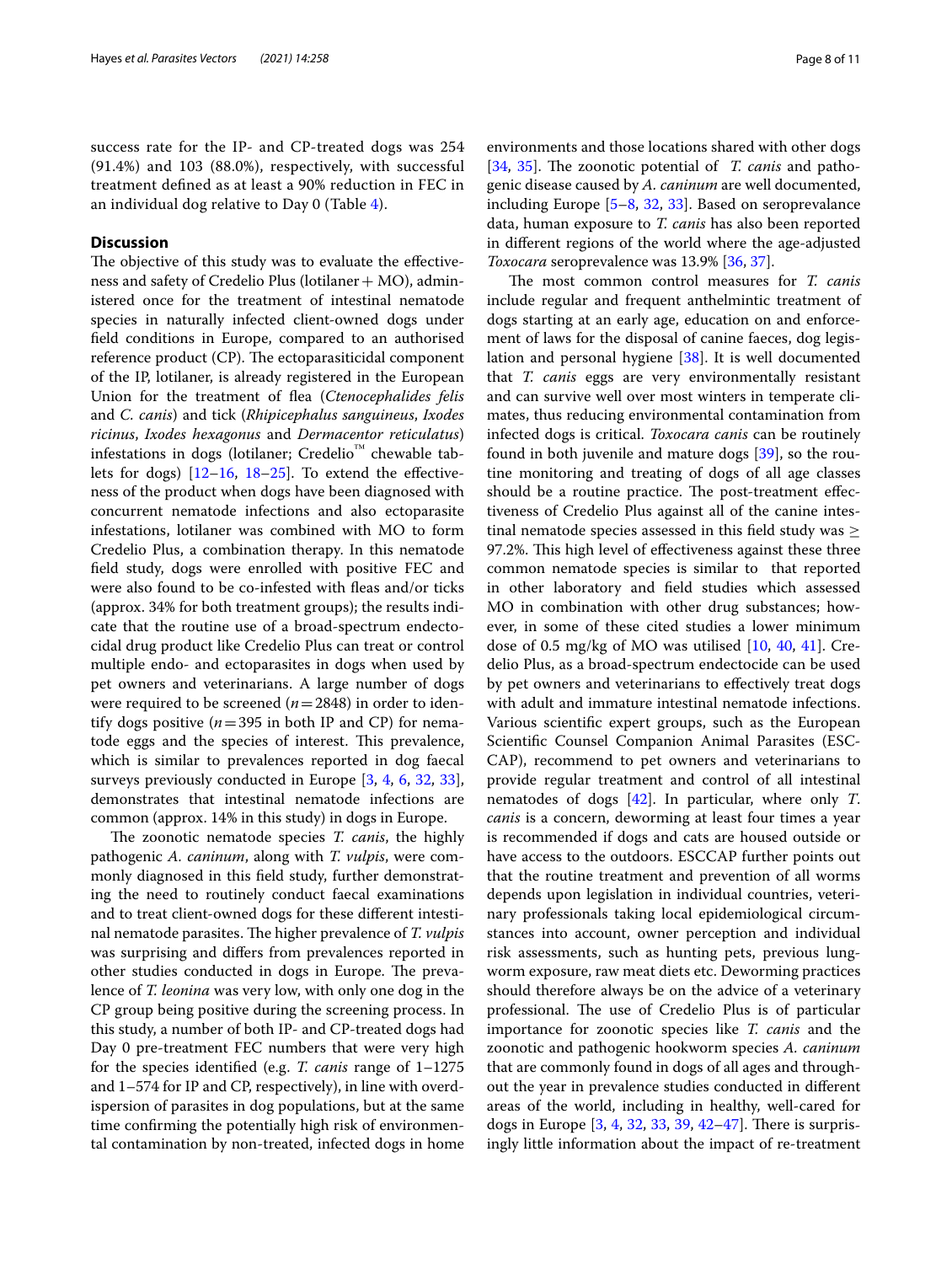intervals on parasite burdens and environmental contamination. Current information suggests that annual or twice-yearly treatments do not have a signifcant impact on preventing patent intestinal nematode infections within a population of dogs, so a treatment frequency of at least 3–4 times per year is a general recommendation that may reduce faecal egg shedding and environmental contamination [[42](#page-10-11)]. Monthly deworming treatments can treat existing patent infections of these diferent intestinal nematode parasites. One study showed that the prevalence of common nematode and cestode endoparasites declined signifcantly in a population of well-cared for dogs that were analysed, with the authors attributing the decline to the monthly use of broad-spectrum endectocides  $[48]$  $[48]$  $[48]$ . The MO minimum dose  $(0.75 \text{ mg/kg})$  in Credelio Plus has also been shown to efectively treat dogs with L4 larvae and immature adult stages of both *T. canis* and *A. caninum*, thus preventing the establishment of patent infections and stopping environmental contamination  $[11]$  $[11]$  $[11]$ .

Safety was also assessed in this study in which 355 doses of the IP combination product were administered to dogs; however, this feld study assessed only a single treatment on Day 0 and then only followed these animals for about 8 days to assess AEs. AEs documented during the study were consistent with abnormal observations seen globally by pet owners and routinely seen in any general dog population, such as diarrohea and emesis. The AE profile of Credelio Plus in this field study was similar to that seen with the CP, Nexgard Spectra. Lotilaner (Credelio™) as a standalone product administered as an oral ectoparasiticide has been reported to have a similar AE profle in dogs under feld use and laboratory conditions, also including lethargy and diarrohea [\[19](#page-9-16)]. Abnormal health observations documented in this feld study were not unexpected as the single components of the combination product have been commonly used and/ or are well characterised in dogs. MO used alone or in combination with other oral parasiticides has been used safely for over 20 years for intestinal nematode control and heartworm and lungworm prevention in dogs; however, the dose range of MO in most of these products is from 0.5 to 1.0 mg/kg bodyweight, while Credelio Plus has a MO dose range of 0.75 to 1.56 mg/kg bodyweight [[49\]](#page-10-14). Thus, there is some overlap in the dose ranges of MO in these marketed drug products. Lotilaner (Credelio™) as a standalone product administered as an oral ectoparasiticide has demonstrated safety for dogs under both feld use and laboratory conditions [[13](#page-9-17)[–26](#page-9-11)]. Of the 355 doses of the IP combination tablets ofered to dogs in this feld study, 82.3% of doses were accepted free choice as compared to the CP that had a free choice acceptance of 80.8%.

## **Conclusions**

This pivotal randomised, blinded, positive controlled, multicentre, GCP-compliant, European pivotal feld study demonstrated the efectiveness and safety of Credelio Plus, a combination of lotilaner at a dose rate of 20.0–41.5 mg/kg bodyweight and MO tablets at a dose rate of 0.75–1.56 mg/kg bodyweight administered orally to dogs naturally infected with *T. canis*, *A. caninum* and/or *T. vulpis*. A single oral dose of Credelio Plus was accepted free choice by 82.3% of the treated dogs, resulting in a ≥97.2% reduction against all of the canine intestinal nematode species assessed in this field study. This new combination treatment option of lotilaner $+MO$ (Credelio Plus) provides dogs fea and tick prevention and control, intestinal parasite treatment and control of *T. canis*, *A. caninum* and *T. vulpis* and heartworm prevention. Thus, it can be used to provide broad-spectrum parasite control according to the approved label for dogs and their pet owners. This will contribute to owner compliance and simplifes the treatment recommendations from global scientifc groups to prevent or treat these parasites. Additionally, these treatment recommendations may have a positive impact by decreasing the transmission of important zoonotic parasites and tick- and fea-transmitted disease agents.

#### **Abbreviations**

AE: Adverse event; CP: Control product; ESCCAP: European Scientifc Counsel Companion Animal Parasites; FEC: Faecal egg count; GCP: Good Clinical Practice; GM: Geometric mean; IP: Investigational product; MO: Milbemycin oxime.

#### **Acknowledgements**

We would like to recognise personnel at the Charles River Laboratories Edinburgh Ltd who assisted in the setup and monitoring of the feld study sites and STATKING Clinical Services for statistical support; multiple veterinarians at individual European based veterinary clinics and all their support staff who played a signifcant role in conducting these studies and contributing cases to assess the safety and intestinal nematode efectiveness for this new novel oral combination drug product endectocide (Credelio Plus) for use in dogs; and the dog owners who agreed to participate in this study.

Credelio is a trademark of Elanco or its afliates. Nexgard is a trademark of Boehringer Ingelheim.

#### **Authors' contributions**

BH and SW conceived the study design. DES drafted the manuscript. All authors contributed to various aspects of conducting this study and were involved in protocol development, data interpretation and preparing the manuscript. All authors read and approved the fnal manuscript.

#### **Funding**

These studies were funded by Elanco Animal Health.

#### **Availability of data and materials**

The dataset on summarising and supporting the conclusions of this article are included within the article. Due to commercial confdentiality of the research, data not included in the manuscript can only be made available to bona fde researchers subject to a fully executed non-disclosure agreement.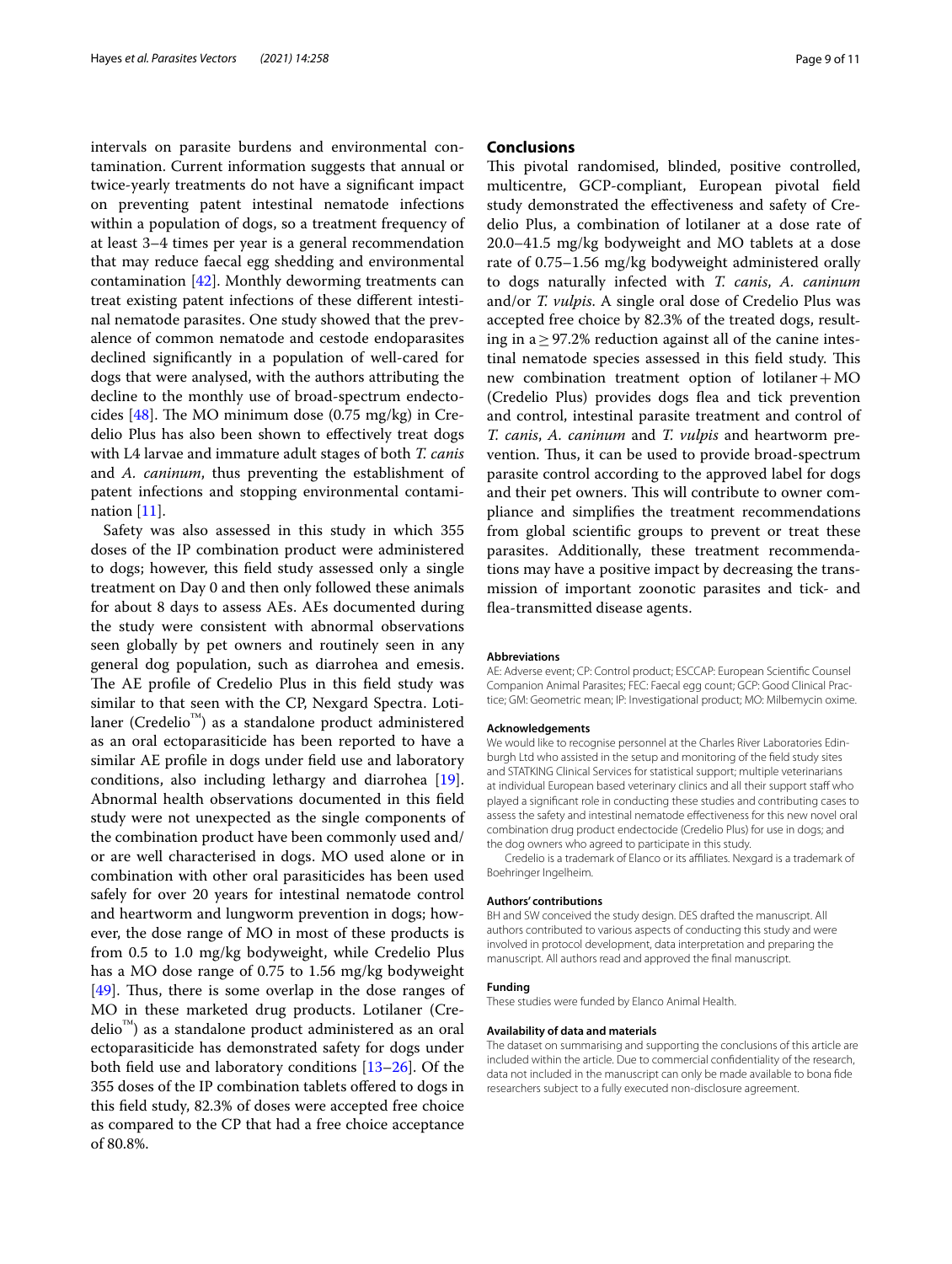## **Declarations**

#### **Ethics approval and consent to participate**

This clinical feld study was conducted in compliance with local and national regulatory requirements in France, Germany and Hungary and is consistent with the principles of Good Clinical Practices (VICH guideline on good clinical practice [GCP; VICH GL 9]), cited VICH referenced anthelmintic guidelines as well as cited and referenced World Association for the Advancement of Veterinary Parasitology (WAAVP) anthelmintic guidelines. Participating dog owners were required to sign an informed consent form for their dog(s) to participate in the study after details of the study design and products under investigation had been explained.

#### **Consent for publication**

Not applicable.

#### **Competing interests**

These studies were funded by Elanco Animal Health. All authors are current or former employees of Elanco Animal Health. The handling editors have been involved in consulting services (Filipe Dantas-Torres), research projects (Filipe Dantas-Torres, Adnan Hodži#) and meetings (Filipe Dantas-Torres) sponsored by diferent veterinary pharmaceutical companies in the past 10 years, including Elanco. They declare that each manuscript in this collection was handled impartially and peer reviewed rigorously by at least two independent external reviewers.

## **Author details**

<sup>1</sup> Elanco Animal Health, Bartley Way, Hook, Hampshire RG27 9XA, UK. <sup>2</sup> Daniel E. Snyder DVM PhD Consulting, LLC, Indianapolis, IN 46229, USA.

## Received: 3 February 2021 Accepted: 3 May 2021 Published online: 17 May 2021

#### **References**

- <span id="page-9-0"></span>1. Grandemange E, Claerebout E, Genchi C, Franc M. Field evaluation of the efficacy and the safety of a combination of oxantel/pyrantel/praziquantel in the treatment of naturally acquired gastrointestinal nematode and/or cestode infestations in dogs in Europe. Vet Parasitol. 2007;145:94.
- 2. Drake J, Carey T. Prevalence of common canine gastrointestinal nematodes in the USA. Parasites Vectors. 2019;12:430.
- <span id="page-9-15"></span>3. Neves D, Lobo L, Brilhante Simoes P, Cardoso L. Frequency of intestinal parasites in pet dogs from an urban area (Greater Oporto, northern Portugal). Vet Parasitol. 2014;200:295.
- <span id="page-9-1"></span>4. Riggio F, Mannella R, Ariti G, Perrucci S. Intestinal and lung parasites in owned dogs and cats from central Italy. Vet Parasitol. 2013;193:78.
- <span id="page-9-2"></span>5. Bowman DD, Montgomery SP, Zajac AM, Eberhard ML, Kazacos KR. Hookworms of dogs and cats as agents of cutaneous larva migrans. Trends Parasitol. 2010;26:162.
- <span id="page-9-3"></span>6. Schnieder T, Laabs EM, Welz C. Larval development of *Toxocara canis* in dogs. Vet Parasitol. 2011;175:193.
- <span id="page-9-4"></span>7. Lee AC, Schantz PM, Kazacos K, Montgomery SP, Bowman DD. Epidemiologic and zoonotic aspects of ascarid infections in dogs and cats. Trends Parasitol. 2010;26:155.
- <span id="page-9-5"></span>8. Overgaauw PAM, van Knapen F. Veterinary and public health aspects of *Toxocara* spp. Vet Parasitol. 2013;193:398.
- <span id="page-9-6"></span>European Scientific Counsel Companion Animal Parasites (ESCCAP). Worm control 1 in dogs and cats. ESCCAP Guideline 01 Sixth Edition. 2020.<https://www.esccap.org/guidelines/gl1/>. Accessed 08 May 2021.
- <span id="page-9-7"></span>10. Schnitzler B, Hayes B, Wiseman S, Snyder DE. Confirmation of the efficacy of a combination tablet of spinosad and milbemycin oxime against naturally acquired infections of canine intestinal nematode parasites. Vet Parasitol. 2012;184:279.
- <span id="page-9-8"></span>11. Bowman DD, Reinemeyer CR, Wiseman S, Snyder DE. Efficacy of milbemycin oxime in combination with spinosad in the treatment of larval and immature adult stages of *Ancylostoma caninum* and *Toxocara canis* in experimentally infected dogs. Vet Parasitol. 2014;205:134.
- <span id="page-9-9"></span>12. Cavalleri D, Murphy M, Seewald W, Drake J, Nanchen S. Assessment of the onset of lotilaner (Credelio™) speed of kill of fleas on dogs. Parasites Vectors. 2017;10:521.
- <span id="page-9-17"></span>13. Murphy M, Cavalleri D, Seewald W, Drake J, Nanchen S. Laboratory evaluation of the speed of kill of lotilaner (C Credelio™) against *Ixodes ricinus* ticks on dogs. Parasites Vectors. 2017;10:541.
- 14. Murphy M, Garcia R, Karadzovska D, Cavalleri D, Snyder D, Seewald W, et al. Laboratory evaluations of the immediate and sustained efectiveness of lotilaner (Credelio™) against four common species of ticks affecting dogs in North America. Parasites Vectors. 2017;10:523.
- 15. Cavalleri D, Murphy M, Seewald W, Drake J, Nanchen S. Assessment of the speed of flea kill of lotilaner (Credelio™) throughout the month following oral administration to dogs. Parasites Vectors. 2017;10:529.
- <span id="page-9-13"></span>16. Young L, Karadzovska D, Wiseman S, Helbig R. Efectiveness of lotilaner (Credelio™) against the adult cat fea, *Ctenocephalides felis* and fea eggs following oral administration to dogs. Parasites Vectors. 2020;3:25.
- 17. Wright I. Lotilaner—a novel formulation for cats provides systemic tick and fea control. Parasites Vectors. 2018;11:407.
- <span id="page-9-14"></span>18. Cavalleri D, Murphy M, Lizundia Gorbea R, Seewald W, Drake J, Nanchen S. Laboratory evaluations of the immediate and sustained efectiveness of lotilaner (Credelio™) against three common species of ticks afecting dogs in Europe. Parasites Vectors. 2017. [https://doi.org/10.1186/](https://doi.org/10.1186/s13071-017-2477-x) [s13071-017-2477-x](https://doi.org/10.1186/s13071-017-2477-x).
- <span id="page-9-16"></span>19. Cavalleri D, Murphy M, Seewald W, Drake J, Nanchen S. A randomised, blinded, controlled feld study to assess the efectiveness and safety of lotilaner tablets (Credelio™) in controlling feas in client-owned dogs in European countries. Parasites Vectors. 2017;10:526.
- 20. Karadzovska D, Chappell K, Murphy M, Cavalleri D, Wiseman S, Drake J, et al. A randomized, controlled feld study to assess the efectiveness and safety of lotilaner flavored chewable tablets (Credelio<sup>™</sup>) in eliminating fleas in client-owned dogs in the USA. Parasit Vectors. 2017;10:528.
- 21. Cavalleri D, Murphy M, Seewald W, Drake J, Nanchen S. A randomized, controlled study to assess the efectiveness and safety of lotilaner (Credelio™) in controlling ticks in client owned dogs in Europe. Parasites Vectors. 2017;10:531.
- 22. Lasmar P, Murphy M, Nanchen S, Drake J, Coumendouros K, Borges D, et al. Laboratory evaluation of the effectiveness of lotilaner (Credelio<sup>™</sup>) against *Amblyomma cajennense* (sensu lato) infestations of dogs. Parasites Vectors. 2018;11:537.
- 23. Baker K, Ellenberger C, Murphy M, Cavalleri D, Seewald W, Drake J, et al. Laboratory evaluations of the 3-month efectiveness of oral lotilaner (Credelio™) against experimental infestations of dogs with the Australian paralysis tick, *Ixodes holocyclus*. Parasites Vectors. 2018;11:487.
- 24. Otaki H, Sonobe J, Murphy M, Cavalleri D, Seewald W, Drake J, et al. Laboratory evaluation of the efectiveness of lotilaner (Credelio™) against *Haemaphysalis longicornis* infestations of dogs. Parasites Vectors. 2018;11:448.
- <span id="page-9-10"></span>25. Snyder DE, Wiseman S, Liebenberg JE. Efectiveness of lotilaner (Credelio™), a novel oral isoxazoline against naturally occurring mange mite infestations in dogs caused by *Demodex* spp. Parasites Vectors. 2017;10:532.
- <span id="page-9-11"></span>26. European Medicines Agency. Guideline on good clinical practice. VICH Topic GL9. European Medicines Agency. Guideline on good clinical practice. VICH Topic GL9. [https://www.ema.europa.eu/en/vich-gl9-good-clini](https://www.ema.europa.eu/en/vich-gl9-good-clinical-practices) [cal-practices](https://www.ema.europa.eu/en/vich-gl9-good-clinical-practices). Accessed 08 May 2021.
- 27. European Medicines Agency. VICH GL 7. The efficacy requirements for anthelmintics: overall guidelines. [https://www.ema.europa.eu/en/vich](https://www.ema.europa.eu/en/vich-gl7-efficacy-anthelmintics-general-requirements)gl7-efficacy-anthelmintics-general-requirements. Accessed 08 May 2021.
- 28. European Medicines Agency. VICH GL19 Efectiveness of anthelmintic; overall guidelines: specifc recommendations for canines. 2001. [https://](https://www.ema.europa.eu/en/vich-gl19-efficacy-anthelmintics-specific-recommendations-canines) www.ema.europa.eu/en/vich-gl19-efficacy-anthelmintics-specific-recom [mendations-canines.](https://www.ema.europa.eu/en/vich-gl19-efficacy-anthelmintics-specific-recommendations-canines) Accessed 08 May 2021.
- 29. Jacobs DE, Arakawa A, Courtney CH, Gemmell MA, McCall JW, Myers GH, et al. World Association for the Advancement of Veterinary Parasitology (W.A.A.V.P.) quidelines for evaluating the efficacy of anthelmintics for dogs and cats. Vet Parasitol. 1994;52:179.
- <span id="page-9-12"></span>30. European Medicines Agency, Committee for Medicinal Products for Veterinary Use. Guideline on the demonstration of palatability of veterinary medicinal products. [http://www.ema.europa.eu/docs/en\\_GB/docum](http://www.ema.europa.eu/docs/en_GB/document_library/Scientific_guideline/2014/07/WC500170030.pdf) ent\_library/Scientific\_quideline/2014/07/WC500170030.pdf. Accessed24 Aug 2020.